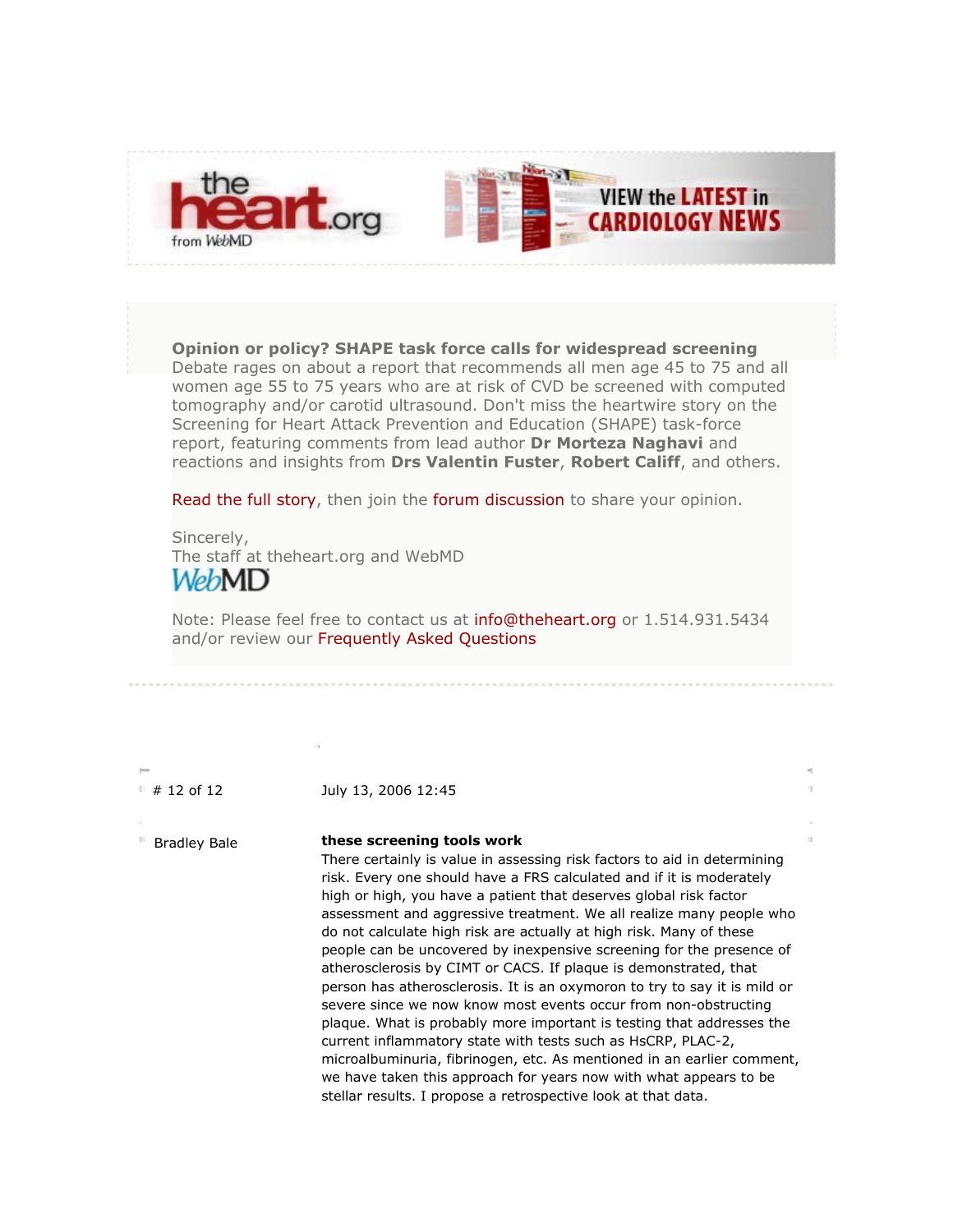| $# 11$ of 12           | July 13, 2006 08:56                                                                                                                                                                                                                                                                                                                                                                                                                                                                                                                                                                                                                                                                                                                                                                                                                                                                                                                                                                                                                                                                                       | 肝  |
|------------------------|-----------------------------------------------------------------------------------------------------------------------------------------------------------------------------------------------------------------------------------------------------------------------------------------------------------------------------------------------------------------------------------------------------------------------------------------------------------------------------------------------------------------------------------------------------------------------------------------------------------------------------------------------------------------------------------------------------------------------------------------------------------------------------------------------------------------------------------------------------------------------------------------------------------------------------------------------------------------------------------------------------------------------------------------------------------------------------------------------------------|----|
| john younger           | Time for a change<br>CIMT probably does more than just demonstrate plaque burden. A<br>recent JACC article, using cardiac MRI, shows that<br>'Greater carotid IMT is associated with alterations of myocardial strain<br>parameters reflecting reduced systolic and diastolic myocardial<br>function' - Fernandes et al, J Am Coll Cardiol 2006;47:2420-8. This<br>demonstrates the relationship between subclinical atherosclerosis and<br>incipient myocardial dysfunction.                                                                                                                                                                                                                                                                                                                                                                                                                                                                                                                                                                                                                             | 11 |
|                        | The time is coming for us to stop deciding on a patients risk profile by<br>using surrogate measures of atherosclerosis, like BP and lipids, and to<br>start imaging for arterial plaque. In years gone by, we assessed<br>patients by clinical examination to establish the presence or absence of<br>disease. Today, if we find an abnormality, we confirm or suspicions<br>with a test, because we get more accurate results. Aortic stenosis<br>provides a good example.<br>Even it the patient has severe aortic stenosis by examination, if the<br>valve and LV look good on echo, the clinical findings are just<br>misleading. The same will apply with coronary disease. Do you care<br>about your normal BP if you already have plaque? We all have lots of<br>patients post MI with 'normal' risk profiles. CAD is multifactorial, and<br>just because your measured parameters are normal does not mean<br>that you are not at risk. If YOUR CCAS was through the roof, would'nt<br>you take a statin regardless of your risk profile? Surely our patients<br>deserve the same standard care. |    |
| $# 10$ of 12           | July 13, 2006 07:59                                                                                                                                                                                                                                                                                                                                                                                                                                                                                                                                                                                                                                                                                                                                                                                                                                                                                                                                                                                                                                                                                       | 計  |
| Melissa Walton-Shirley | <b>Every bit helps</b><br>Bradley,<br>Thoughtful examination, either prospectively or retrospectively, will<br>shed light upon this subject and will impact patient motivation as you<br>mentioned but ultimately reimbursement issues.<br>How many times have I sent an elderly patient to CABG with no carotid<br>Bruit to "justify" just a plain carotid ultrasound. When we do this, it's<br>always bundled into the admission. Since we can't even get the third<br>party payors to understand the wisdom in this practice, we have a long<br>way to go in changing attitude about placque and prevention. Every bit<br>helps. I applaud your efforts.<br>Melissa                                                                                                                                                                                                                                                                                                                                                                                                                                    | H. |
| ⊪ #9 of 12             | July 13, 2006 05:38                                                                                                                                                                                                                                                                                                                                                                                                                                                                                                                                                                                                                                                                                                                                                                                                                                                                                                                                                                                                                                                                                       | 眉  |
| Mike Hawke             | screen<br>we need to be intellectually honest. of course screening with carotids<br>would help with prevention of cad.<br>if we can't afford it we can't afford it.<br>don't say "oh it doesn't work' just because we can't afford it.<br>that is like countries that can't afford aggressive cath therapy saying<br>'oh these patients can wait for their bypass/cabg and we can do non                                                                                                                                                                                                                                                                                                                                                                                                                                                                                                                                                                                                                                                                                                                  | H. |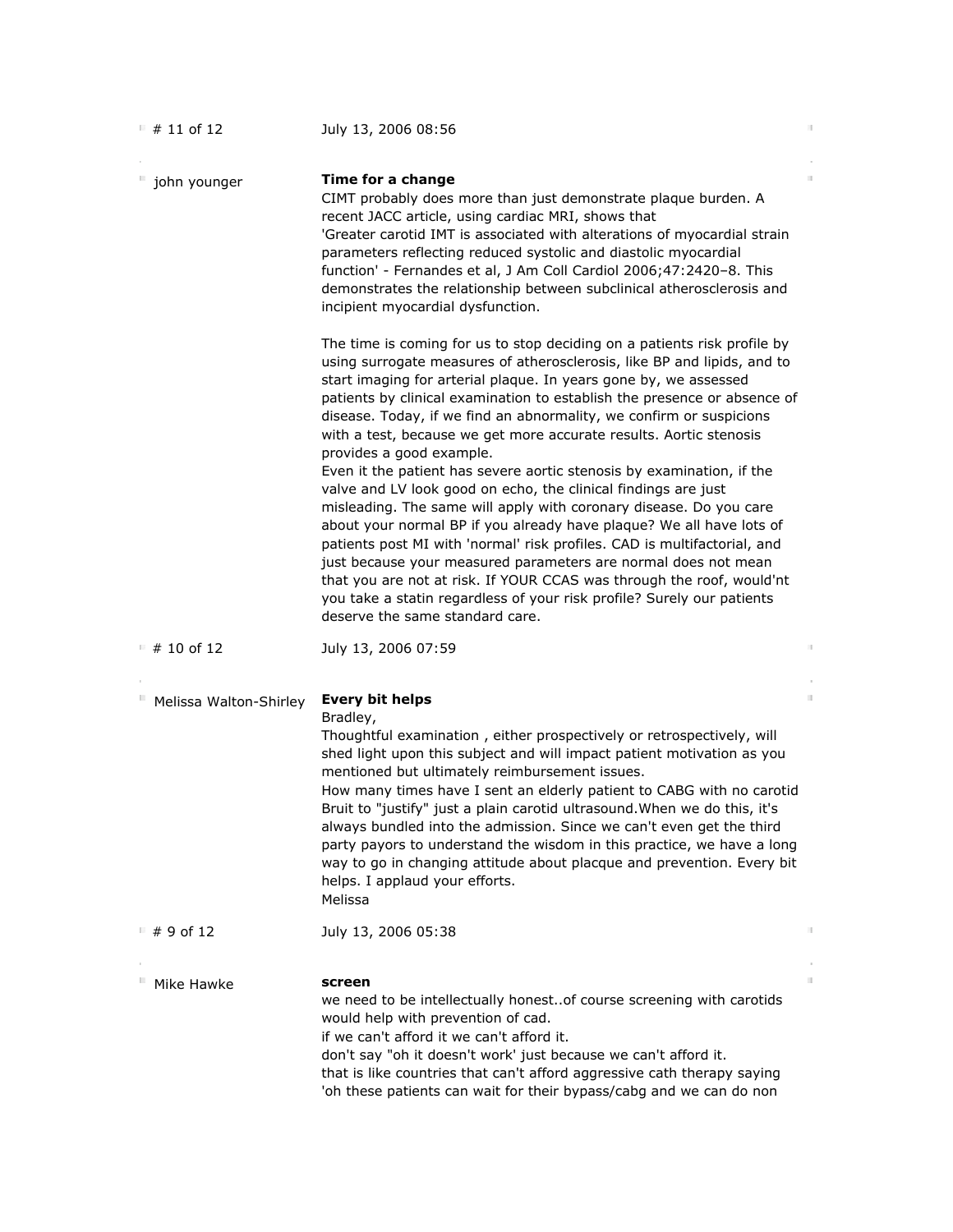|                        | invasive testing'<br>be honestif they can't afford to routinely cath just say soas<br>physicians and scientists we need intellectually honesty not political<br>correctness for our patients and our own conscience                                                                                                                                                                                                                                                                                                                                                                                                                                                                                                                                                                                                                                                                                                                                                                                                                                                                                                  |    |
|------------------------|----------------------------------------------------------------------------------------------------------------------------------------------------------------------------------------------------------------------------------------------------------------------------------------------------------------------------------------------------------------------------------------------------------------------------------------------------------------------------------------------------------------------------------------------------------------------------------------------------------------------------------------------------------------------------------------------------------------------------------------------------------------------------------------------------------------------------------------------------------------------------------------------------------------------------------------------------------------------------------------------------------------------------------------------------------------------------------------------------------------------|----|
| ■ # 8 of 12            | July 13, 2006 01:23                                                                                                                                                                                                                                                                                                                                                                                                                                                                                                                                                                                                                                                                                                                                                                                                                                                                                                                                                                                                                                                                                                  | 肝  |
| <b>Bradley Bale</b>    | thanks Melissa<br>We have routinely been doing AAA screening along with PAD screening.<br>I did not mention that in my note since the article was addressing the<br>CACS and CIMT. We agree with you on an aggressive screening<br>program followed by a global approach treating the risk factors. As<br>mentioned in the article on theheart.org regarding my Rome<br>presentation, one does not need to reduce LDL below 70 to get<br>regression if a global approach is taken. What did you think about the<br>retrospective study idea?<br><b>Bradley Bale</b>                                                                                                                                                                                                                                                                                                                                                                                                                                                                                                                                                  | H. |
| $\pm$ # 7 of 12        | July 12, 2006 08:31                                                                                                                                                                                                                                                                                                                                                                                                                                                                                                                                                                                                                                                                                                                                                                                                                                                                                                                                                                                                                                                                                                  | 計  |
| Melissa Walton-Shirley | Go Dr. Fuster!!<br>Bradley,<br>Welcome to the heart.org forum. Thanks for your post.<br>I've long advocated mass screening of asymptomatic but at risk<br>individuals both in and outside of the cardiovascular arena. (Not just<br>carotids and coronaries, abdominal ultrasound screening should be<br>included for AAA screening/renal cell carcinoma/ovarian cancer.) It just<br>makes sense, but probably didn't 20 years ago when we couldn't do<br>much about carotid placquing anyway.<br>It's high time that we updated our approach to at risk patients. Bravo<br>Dr. Fuster!!<br>Melissa                                                                                                                                                                                                                                                                                                                                                                                                                                                                                                                  | H. |
| $#6$ of 12             | July 12, 2006 06:14                                                                                                                                                                                                                                                                                                                                                                                                                                                                                                                                                                                                                                                                                                                                                                                                                                                                                                                                                                                                                                                                                                  | 計  |
| <b>Bradley Bale</b>    | we have retrospective data to strengthen this advice<br>I am a family doc who has been using CACS and or CIMT to screen my<br>patients for the last eleven years. We have tested over 3200 patients<br>now and approximately 10% are secondary prevention. There has been<br>only one patient to have a heart attack on treatment and two who<br>went off treatment. There has been only one coronary mortality and<br>that patient switched providers where her five meds were discontinued<br>- she died six weeks later. Historically we should have seen over 100<br>events and 10 to 20 deaths. I believe our screening with CACS and<br>CIMT has played a large role in our results. Admittidly there may be<br>few patients lost to follow-up that might add to the event number, but<br>I would think very few. The NIH could have a epidemiology team do a<br>retrospective study of this population to throw more light on this<br>proposal from SHAPE.<br>For more insight on our work please check www.theheart.org search<br>"aggressive treatment"<br>I would be interested in comments.<br>Sincerely, | H. |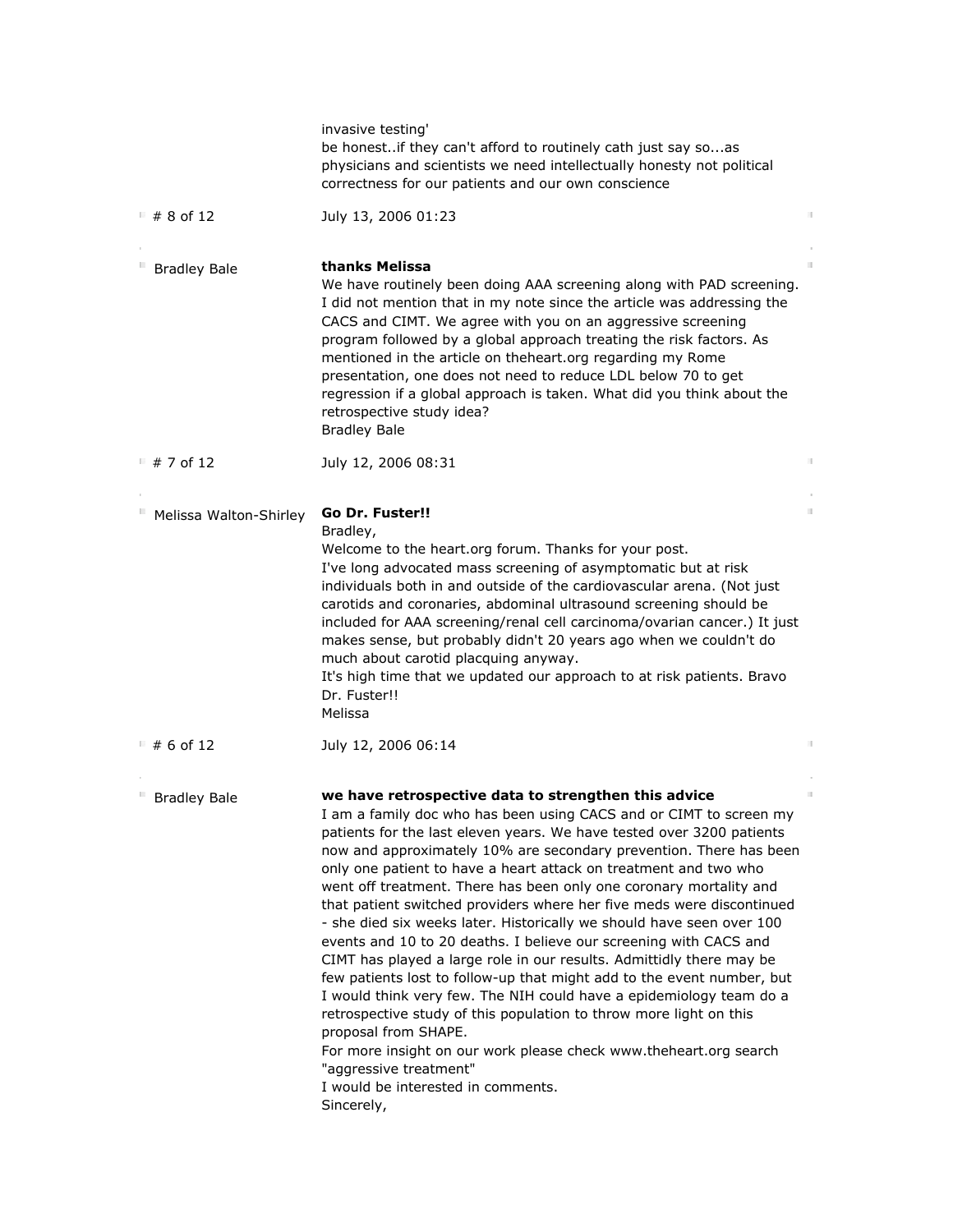|                        | Bradley Field Bale, MD<br>bale20@msn.com                                                                                                                                                                                                                                                                                                                                                                                                                                                                                                                                                                                                                                                                                                                                                                                                                                                                                                                                                                                                                                                                                                                                                                                                                                                                                                                                                                                                                                                                                                                                                                                   |    |
|------------------------|----------------------------------------------------------------------------------------------------------------------------------------------------------------------------------------------------------------------------------------------------------------------------------------------------------------------------------------------------------------------------------------------------------------------------------------------------------------------------------------------------------------------------------------------------------------------------------------------------------------------------------------------------------------------------------------------------------------------------------------------------------------------------------------------------------------------------------------------------------------------------------------------------------------------------------------------------------------------------------------------------------------------------------------------------------------------------------------------------------------------------------------------------------------------------------------------------------------------------------------------------------------------------------------------------------------------------------------------------------------------------------------------------------------------------------------------------------------------------------------------------------------------------------------------------------------------------------------------------------------------------|----|
| ■ # 5 of 12            | July 12, 2006 04:44                                                                                                                                                                                                                                                                                                                                                                                                                                                                                                                                                                                                                                                                                                                                                                                                                                                                                                                                                                                                                                                                                                                                                                                                                                                                                                                                                                                                                                                                                                                                                                                                        | 計  |
| Westby Fisher          | <b>Financial Incentive vs Public Good</b><br>I have posted on this in my blog regarding by concerns with these<br>recommendations at and am concerned about both cost to our patients<br>and conflict of interests that exist when high-cost tests with unknown<br>long-term carcinogenic risks are recommended on a large-scale basis.<br>Realize that in 2004 dollars, the average out-of-pocket health care<br>costs were just over \$6100 per year for the average patient. How can<br>we justify a "screening test" that costs nearly 5% of their entire annual<br>healthcare budget?                                                                                                                                                                                                                                                                                                                                                                                                                                                                                                                                                                                                                                                                                                                                                                                                                                                                                                                                                                                                                                 | 11 |
| ■ # 4 of 12            | July 12, 2006 12:11                                                                                                                                                                                                                                                                                                                                                                                                                                                                                                                                                                                                                                                                                                                                                                                                                                                                                                                                                                                                                                                                                                                                                                                                                                                                                                                                                                                                                                                                                                                                                                                                        | 計  |
| Melissa Walton-Shirley | Agree<br>Guiliano,<br>Agree. The studies analyzing the impact of lifestyle characteristics like<br>the mediterranean diet adherence, daily exercise, night shift work,<br>stress, etc. really drive that point home. When it comes down to it,<br>natural prevention is better where possible and nature never comes in<br>a bottle.<br>Melissa                                                                                                                                                                                                                                                                                                                                                                                                                                                                                                                                                                                                                                                                                                                                                                                                                                                                                                                                                                                                                                                                                                                                                                                                                                                                            | H. |
| ■ # 3 of 12            | July 11, 2006 11:58                                                                                                                                                                                                                                                                                                                                                                                                                                                                                                                                                                                                                                                                                                                                                                                                                                                                                                                                                                                                                                                                                                                                                                                                                                                                                                                                                                                                                                                                                                                                                                                                        | 計  |
| Giuliano Bortoluzzi    | <b>Primary Prevention</b><br>All these information about these test are very good, but still doesn't<br>come, bringing solution for CVD epidemic in the world, nor even in the<br>US, a rich country. Even a trial, proving that these methods can<br>change heart disease prevalence, the US can afford for. Imagine<br>screening people this way. When could it be possible?<br>I live in Brazil, have 33 years old and recently reviewed Circulation<br>Controversies Article about pros e cons of CAC Score. The nowadays<br>data doesn't convince about screening with EBCT, and we all know it.<br>Even the professionals that participated in SHAPE guidelines knows.<br>I've been in World Heart Federation's Prevention Conference here in<br>Foz do Iguaçu last year and could see 700 people from all over the<br>world, including Drs. Fuster and Yussuf, Dr. Tuomihleto from Finland,<br>people from the Framingham and the Interheart. There was 3<br>propaganda stand (from Becel, Aspirin Prevent (Bayer) and another<br>one) and just few people from marketing. But some news for me were<br>really astonishing. People from Finnrisk in Finland helped reducing to<br>80% the incidence in MI in 20 years mainly from lifestyle modification<br>(8% of the reduction occured with invasive approach to ACS). These<br>data shows the possible way to go. Wouldn't it be better at least by<br>these days, to press industry for better policies on food, intensify<br>primary prevention approaches and being more tough with our<br>patients, so they could take their medication for real, instead of | 11 |